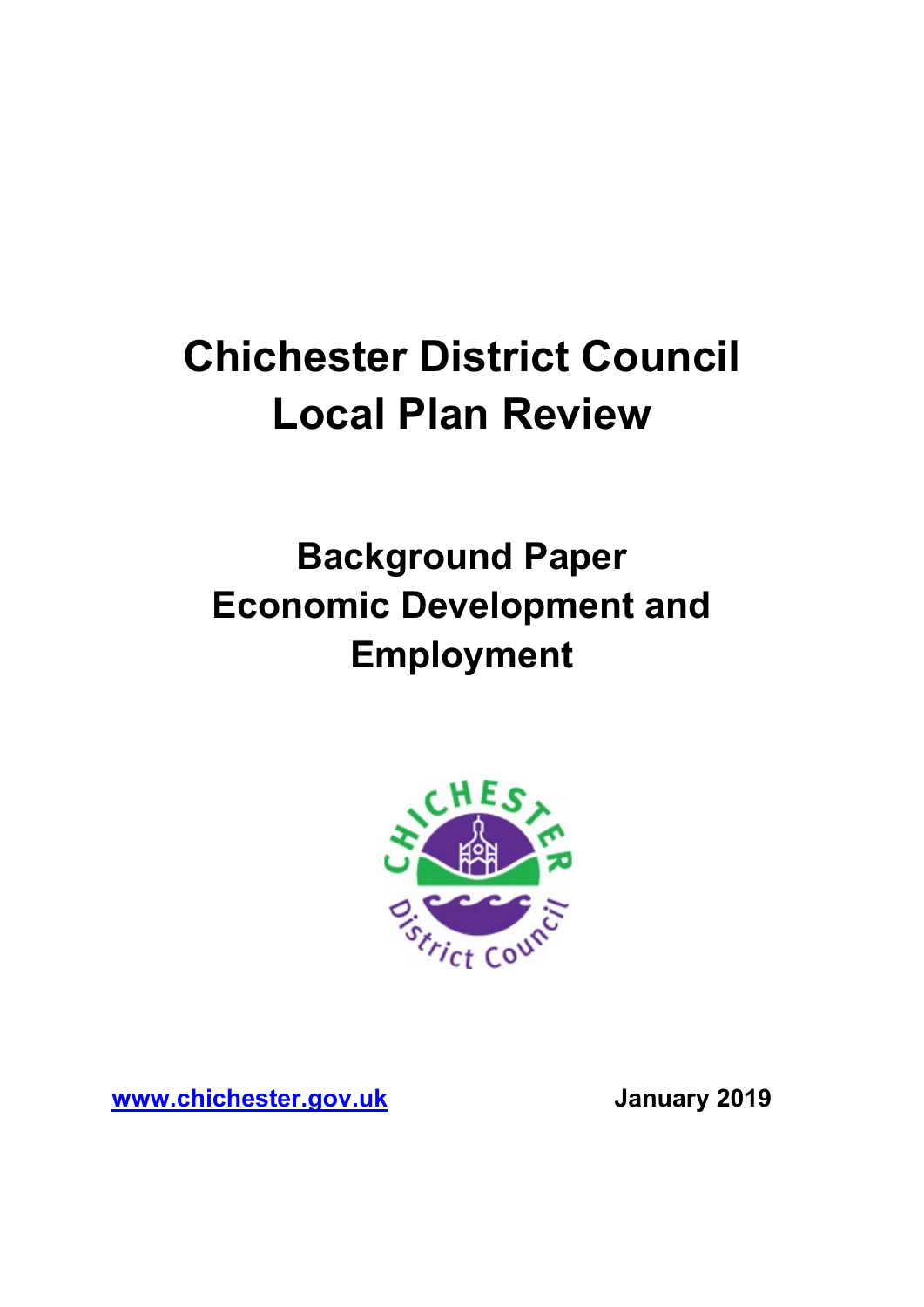# **1. Introduction**

This paper sets out the background to the employment policies and proposed allocation of land for employment as set out in the [Chichester Local Plan Review](https://www.chichester.gov.uk/localplanreview) 2035 – Preferred Approach. More detail in terms of the evidence base is set out in the Housing and Employment Development Needs Assessment 2018 (HEDNA) prepared by consultants G L Hearn on behalf of the Council.

# **2. Policy Context**

National Planning Policy sets out that planning policy should:

- a) Set out a clear economic vision and strategy which positively and proactively encourages sustainable economic growth, having regard to Local Industrial Strategies and other local policies for economic development and regeneration;
- b) Set criteria, or identify strategic sites, for local and inward investment to match the strategy and to meet anticipated needs over the plan period;
- c) Seek to address potential barriers to investment, such as inadequate infrastructure, services or housing, or a poor environment; and
- d) Be flexible enough to accommodate needs not anticipated in the plan, allow for new and flexible working practices (such as live/work accommodation), and to enable a rapid response to changes in economic circumstances.

Planning policy and decisions should also support a prosperous rural economy by enabling:

- a) The sustainable growth and expansion of all types of business in rural areas, both through conversion of existing buildings and well-designed new buildings;
- b) The development and diversification of agricultural and other land based rural businesses;
- c) Sustainable rural tourism and leisure development which respect the character of the countryside; and
- d) The retention and development of accessible local services and community facilities, such as local shops, meeting places, sports venues, open space, cultural buildings, public houses and places of worship.

### **3. What is the Economic Vision?**

The Local Plan Review seeks to develop a strong and thriving economy, improving employment opportunities for all skills and diversifying the economy. This reflects the Plan vision and the main priorities identified in the Economic Development Strategy for Chichester District 2013-2019. The approach is consistent with key priorities of the Coast to Capital Local Economic Partnership (LEP)'s Strategic Economic Plan 2018-2030, the West Sussex County Economic Growth Plan 2018-23 and the Coastal West Sussex Economic Plan 2016- 20. A key element of the Economic Development Strategy for the district is a targeted approach supporting businesses with high growth potential that reflect local characteristics. The Spatial Planning Vision sets out that by 2035 the plan area will be a place where people can find a range of jobs that match different skills and pay levels and meet their aspirations for employment; and use their entrepreneurial flair to start and grow creative, innovative and competitive businesses.

The provision of suitable employment space is an important part in enabling this to happen.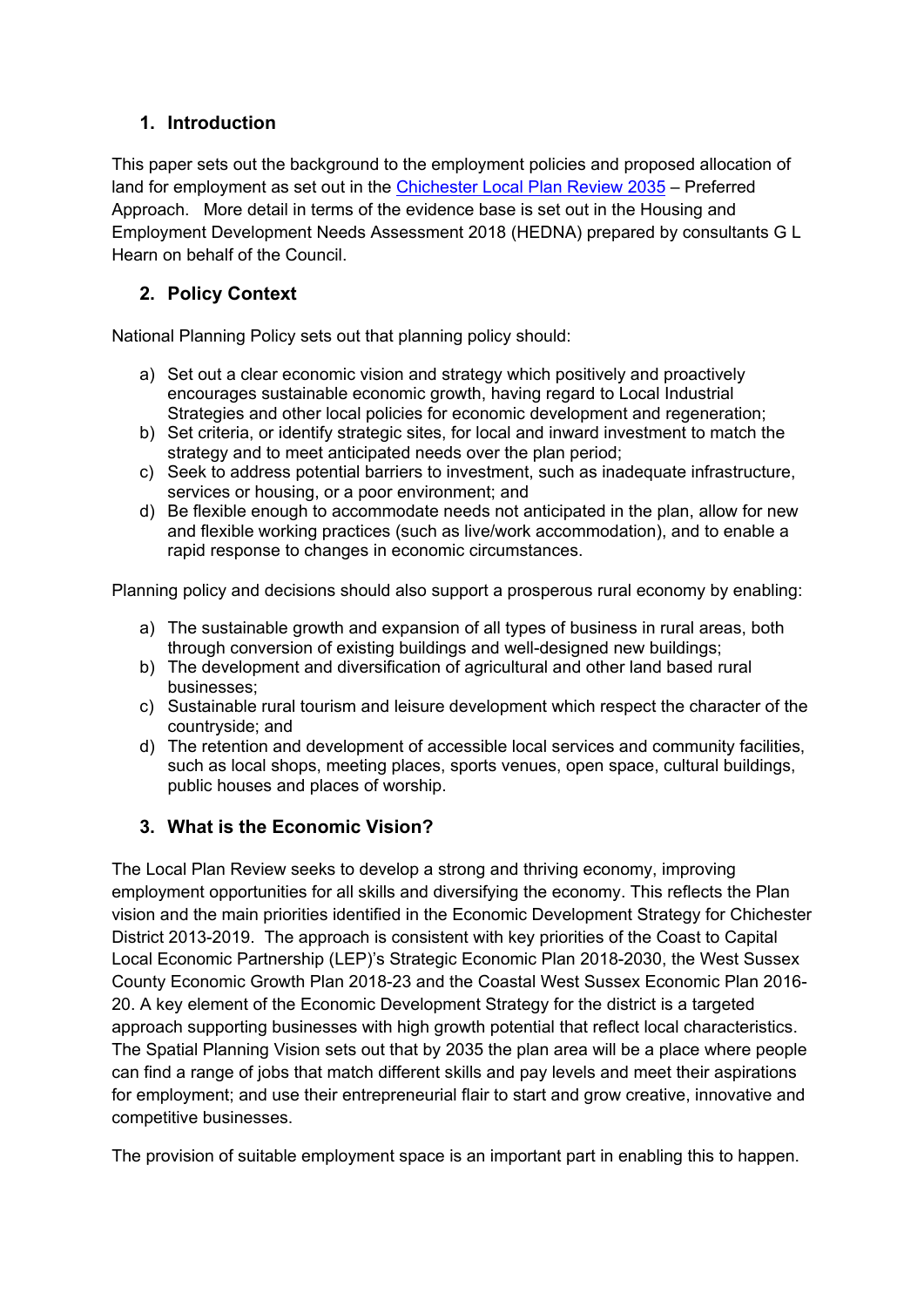### **4. How much employment space is needed?**

A Housing and Economic Development Needs Assessment (HEDNA) was completed to inform the plan preparation process. The HEDNA examines several different scenarios for future employment growth in the plan area based on:

- Labour Demand (baseline) based on a baseline forecast number of jobs (forecasts produced by Oxford Economics)
- Labour Demand (growth) based on an adjusted growth forecast number of jobs
- Labour Supply based on the forecast increase in the number of residents of working age
- Past completions (upper and lower net floorspace completion trends including and excluding the large development at Rolls Royce which is seen as atypical).

The labour demand and past completions scenarios are summarised in the tables below, for the period to 2036 covered by the study. The labour supply scenario resulted in a lower number of jobs which the study did not consider realistic for planning purposes and so was not further assessed.

|                                 | Labour demand   | Labour demand   | Completions      | Completions      |
|---------------------------------|-----------------|-----------------|------------------|------------------|
|                                 | baseline        | growth          | trend (upper)    | trend (lower)    |
|                                 | <b>District</b> | <b>District</b> | <b>Plan Area</b> | <b>Plan Area</b> |
| B <sub>1</sub> a/b              | 5.8             | 8.2             | 0.3              | 0.3              |
| B <sub>1c</sub> /B <sub>2</sub> | 0.5             | 10.7            | 19.6             | 2.2              |
| B <sub>8</sub>                  | 9.6             | 15.3            | 9.1              | 9.1              |
| Total                           | 15.9            | 34.2            | 29.0             | 11.7             |
| Adjustment for                  | 13.5            | 29.1            |                  |                  |
| plan area (85%)                 |                 |                 |                  |                  |

#### **Range of Employment Land and Need (Ha) 2016-36 – Chichester:**

Source: HEDNA Table 92. GL Hearn based on Oxford Economics and Chichester District Council Data

The table above shows that there are broad similarities between the upper and lower expected requirements for employment land whether looking at labour demand or at the completions trend. The HEDNA preferred scenario is based on the labour demand growth scenario and suggests the following floorspace and land requirements for the period 2016 to 2035.

| Use Class                       | Floorspace requirement<br>(sqm) | Land requirement (ha) |
|---------------------------------|---------------------------------|-----------------------|
| B <sub>1</sub> a/b              | 49,419                          | 6.7                   |
| B <sub>1c</sub> /B <sub>2</sub> | 34,561                          | 8.6                   |
| B <sub>8</sub>                  | 61,855                          | 12.4                  |
| <b>Total</b>                    | 145,835                         | 27.7                  |

Source: HEDNA Table 93, adjusted to reflect that the plan period runs to 2035 rather than 2036.

Monitoring shows that gross losses of employment land in the plan area over the last 6 years averaged around 8,600sqm per year. Despite policies seeking to protect employment land, some degree of losses is likely to continue, particularly given the continuing extension of permitted development rights. It is therefore considered prudent to make an additional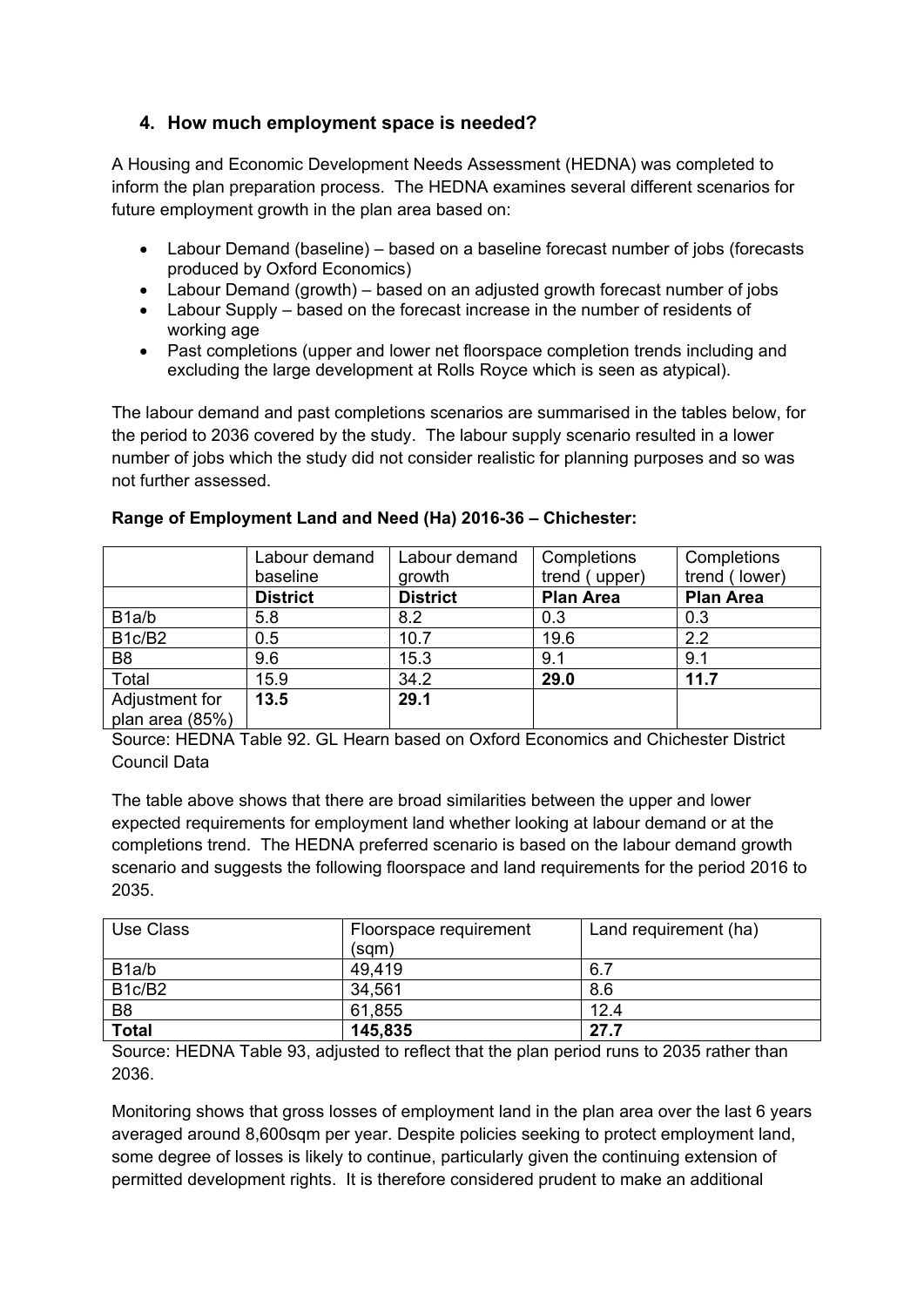allowance in terms of employment land supply so that future losses can be replaced. Making an allowance of 8,600 sqm per year for the first 10 years of the plan would mean an additional 86,000 sqm. This increases the total amount of floorspace to be planned for to 231,835 sqm.

# **5. Where will the employment space be provided?**

As at 1st April 2017 15,313sqm of employment floorspace already had permission. A further 1,989 sqm is allocated in the Site Allocations DPD which is due to be adopted by Council in January 2019. Taking into account a net loss of 1,819 sqm of employment floorspace to other uses in the first year of the plan period means that this plan needs to provide for a further 216,352 sqm of employment space to meet the total of 231,835. The plan allocations proposed in Strategic Policy S8 will slightly exceed this providing for 219,700 sqm of floorspace.

| <b>Employment Land</b> | <b>Identified Need from</b> | 145,835  |
|------------------------|-----------------------------|----------|
| Requirement (sqm):     | <b>HEDNA</b>                |          |
|                        | Allowance for losses        | 86,000   |
|                        | Total (a)                   | 231,835  |
| Commitments:           | <b>Completions (April</b>   | $-1,819$ |
|                        | 2016 to March 2017)         |          |
|                        | Permissions as at 1         | 15,313   |
|                        | April 2017                  |          |
|                        | <b>Allocations in Site</b>  | 1,989    |
|                        | <b>Allocations DPD</b>      |          |
|                        | Total (b)                   | 15,483   |
| Amount still to plan   | a-b                         | 216,352  |
| for:                   |                             |          |

Requirement compared to identified supply:

The proposed allocations are made up of the sites below, some of which are brought forward from the adopted local plan. The significant new allocation is that for land South West of Chichester which, subject to further testing before plan submission, could accommodate 33ha of employment land. The assessment of this site is discussed below.

No specific allocation is proposed for the expansion of Rolls Royce as there is currently no indication that this will be required within the plan period. Any expansion proposal would therefore need to be considered through the development management process.

| <b>Proposed Allocation</b>                                  | Floorspace<br>(sqm) | Area                             |
|-------------------------------------------------------------|---------------------|----------------------------------|
| Land South West of<br>Chichester (AL6)                      | 132,000             | 33ha                             |
| Land at Shopwyke (AL2)                                      | 24,000              | 4ha                              |
| Southern Gateway                                            | 9,300               | (Total site 12ha)                |
| <b>Land at Chichester Business</b><br>Park, Tangmere (AL15) | 18,400              | 2.4ha                            |
| <b>Land West of Chichester</b><br>(AL1)                     | 36,000              | 6ha                              |
| Total:                                                      | 219,700             | 45.4 ha (excluding<br>S Gateway) |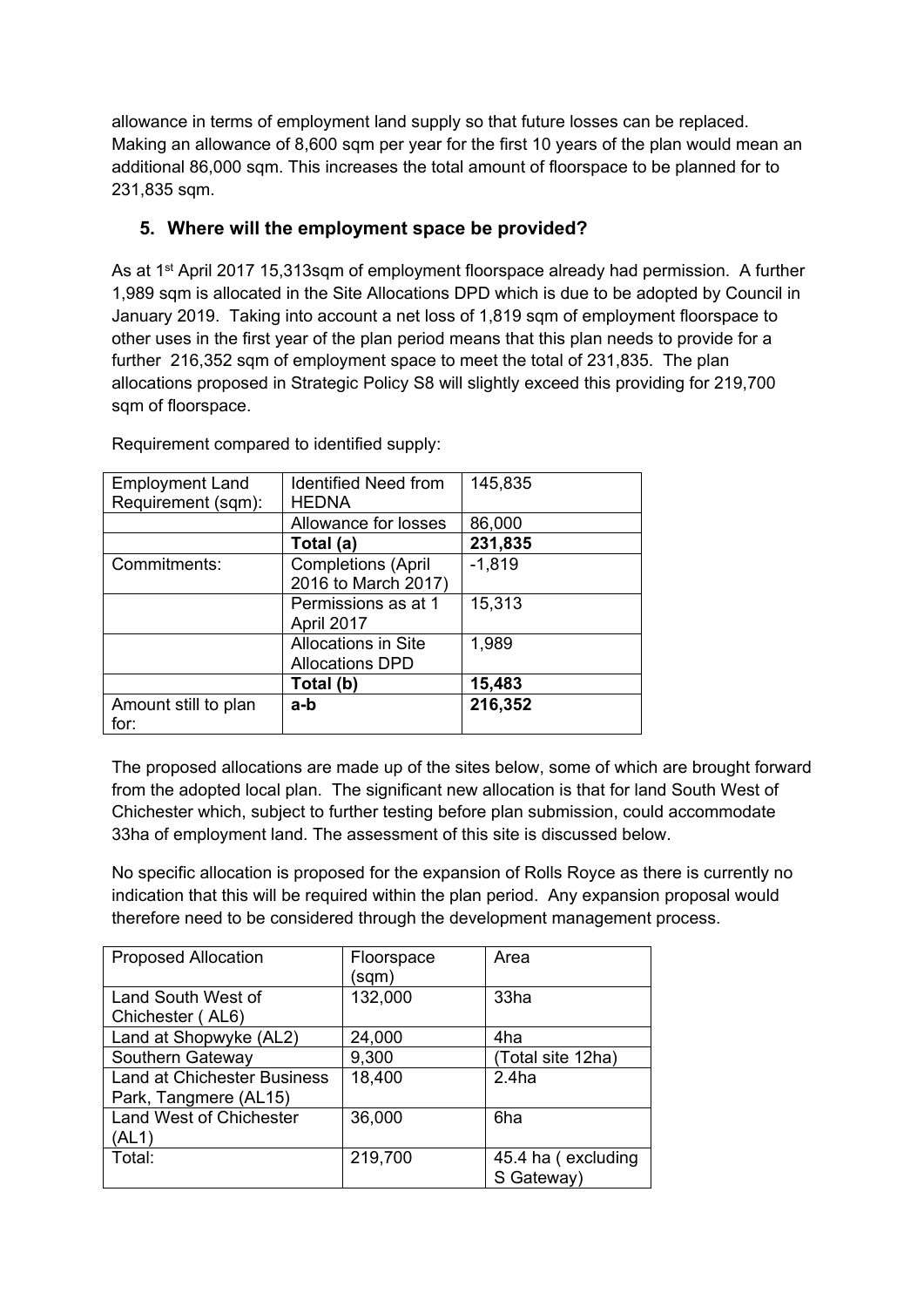# **6. Sustainability Appraisal and reasonable alternatives**

The Sustainability Appraisal considered a range of strategic development locations and distributions for development at the Issues and Options Stage. Land South West of Chichester was initially included as a non-strategic development location (in terms of potential housing numbers). The location performed well in economic terms, but less well in terms of protecting the natural and historic environment, pollution and resources and housing and infrastructure. In term of overall distribution of development the plan focusses the majority of planned sustainable growth at Chichester and within the East West Corridor – this location fits in with the overall strategy and so was assessed for a more strategic level of development as a new policy as part of the Sustainability Appraisal for the Preferred Options. The assessment shows potential negative impacts on the objectives relating to protecting and enhancing wildlife and to reducing pollution and improving air quality. The impact on all other objectives is found to be either positive or neutral. Policy S8 Meeting Employment Need is also assessed – the approach is likely to bring considerable economic benefits including improved access to jobs, improved competitiveness, a diverse local economy and maintaining a skilled local workforce. However due to land take there may be a loss of wildlife habitats and connectivity, demand on water resources and impacts on the landscape and built heritage which will need mitigation.

# **7. Conclusion**

The Housing and Employment Development Needs Assessment recommends that we plan to provide just over 29 ha or around 146,000 sqm of employment floorspace to meet the needs of the plan area to 2035. This is based on labour demand under a growth scenario.

It is prudent to make an additional allowance to ensure that future losses of employment land through permitted development rights or other approved schemes can be replaced. An additional 86,000 sqm of floorspace is therefore planned for in order to help achieve a net addition of approx. 146,000sqm over the plan period.

This is set out in Policy S8 below:

#### **Policy S8: Meeting Employment Land Needs**

**To contribute towards sustainable economic growth, provision will be made for a net additional 145,835 sq.m of new floorspace for uses in the B Use Classes (B1, B2 and B8), in addition to other employment-generating uses, through the following sources of supply:**

| Category                                                         | Floorspace (m2) |
|------------------------------------------------------------------|-----------------|
| Employment floorspace requirement for the full Plan period (1)   |                 |
| April 2016 to 31 March 2035)                                     |                 |
| <b>Identified need from HEDNA</b>                                | 145,835         |
| <b>Allowance for potential future losses</b>                     | 86,000          |
| Floorspace to make provision for (1 April 2016 to 31 March 2035) | 231,835         |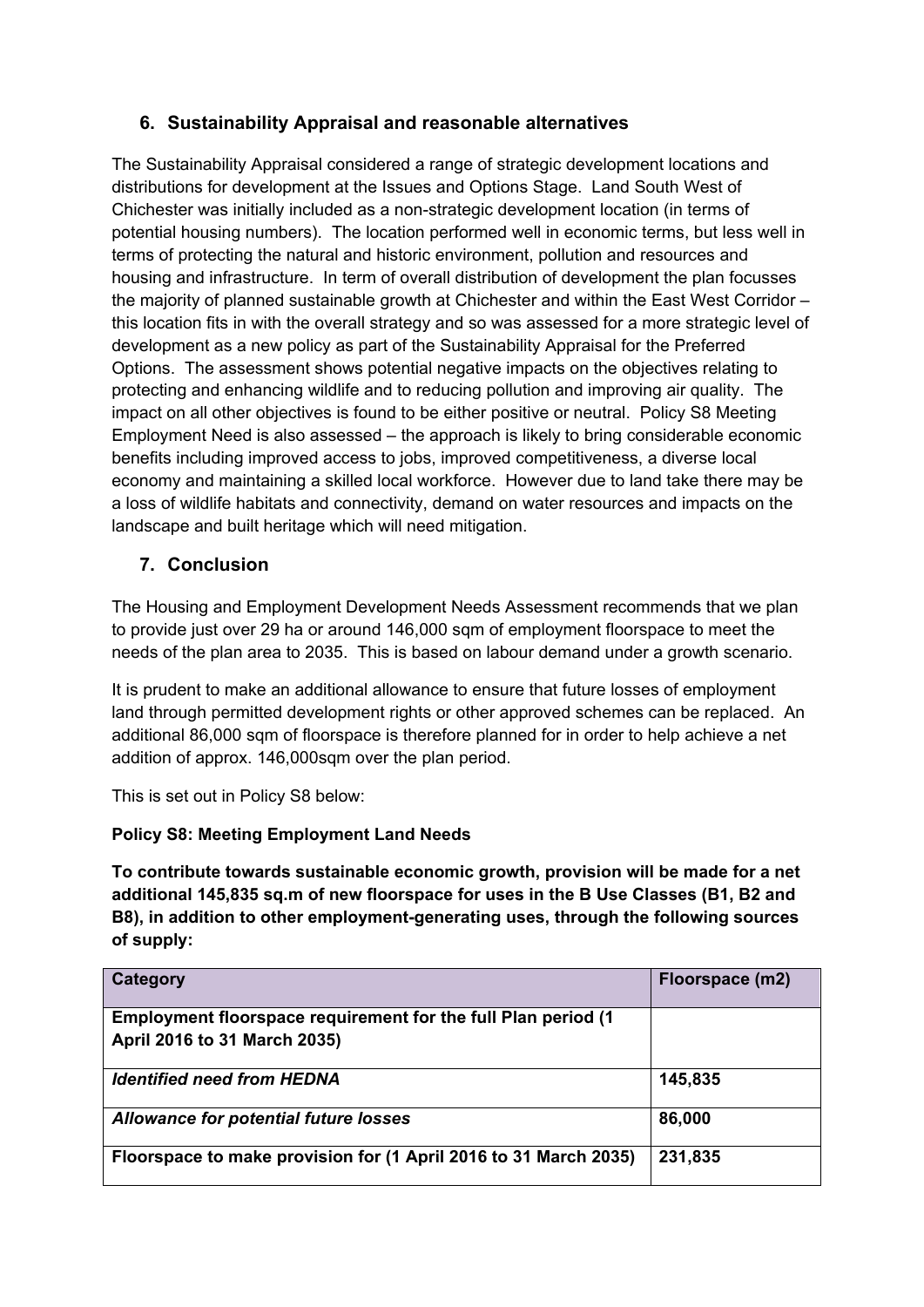| Identified sources of supply                                                  |          |
|-------------------------------------------------------------------------------|----------|
| Employment floorspace completions (1 April 2016 to 31 March<br>2017)          | $-1,819$ |
| Floorspace supply (1 April 2017 to 31 March 2035)                             |          |
| <b>Permissions</b>                                                            | 15,313   |
| <b>Allocations in Site Allocations DPD</b>                                    | 1,989    |
| Proposed allocations in this Plan (see Strategic Site Allocations<br>Chapter) | 219,700  |
| Total supply for the full Plan period (1 April 2016 to 31 March<br>2035)      | 235,182  |

#### **Proposals for employment related development on unallocated sites will be supported in accordance with Policy DM10 of this Plan. Proposals for significant new office development will be encouraged in Chichester City centre in accordance with Policy S13. Smaller-scale office developments will be supported in other settlements in accordance with Policy DM10.**

As well as the strategic site allocations, Policy DM9 seeks to safeguard existing employment sites from unjustified loss to other uses where they remain suitable for business and related employment uses, whilst providing some flexibility to allow leisure and community uses, and to encourage the refurbishment and intensification of existing employment sites. Policy DM10 provides for new employment sites within settlement boundaries and as part of residential led allocations. Some flexible working space is expected to be provided within local centres/community hub buildings in some of the strategic site allocations. Combined with the strategic allocations this approach should provide a flexible supply of employment land and premises to support a thriving and adaptable local economy. Office uses will be focussed in Chichester city centre and the settlement hubs in line with the sequential test set out in national policy.

#### **Policy DM9: Existing Employment Sites**

**At existing employment sites, planning permission will be granted for development within Use Class B1, B2 and B8 of new floorspace, refurbishment, upgrading or modernisation of existing premises where it can be demonstrated that:** 

- **1. There is no material increase in noise levels resulting from machinery usage, vehicle movement, or other activity on the site, which would be likely to unacceptably disturb occupants of nearby residential properties or be of a scale that is likely to cause unacceptable harm to the enjoyment of the countryside; and**
- **2. The proposal does not generate unacceptable levels of traffic movement, soil, water, odour or air pollution and there is no adverse impact resulting from artificial lighting on the occupants of nearby residential properties or on the appearance of the site in the landscape; and**